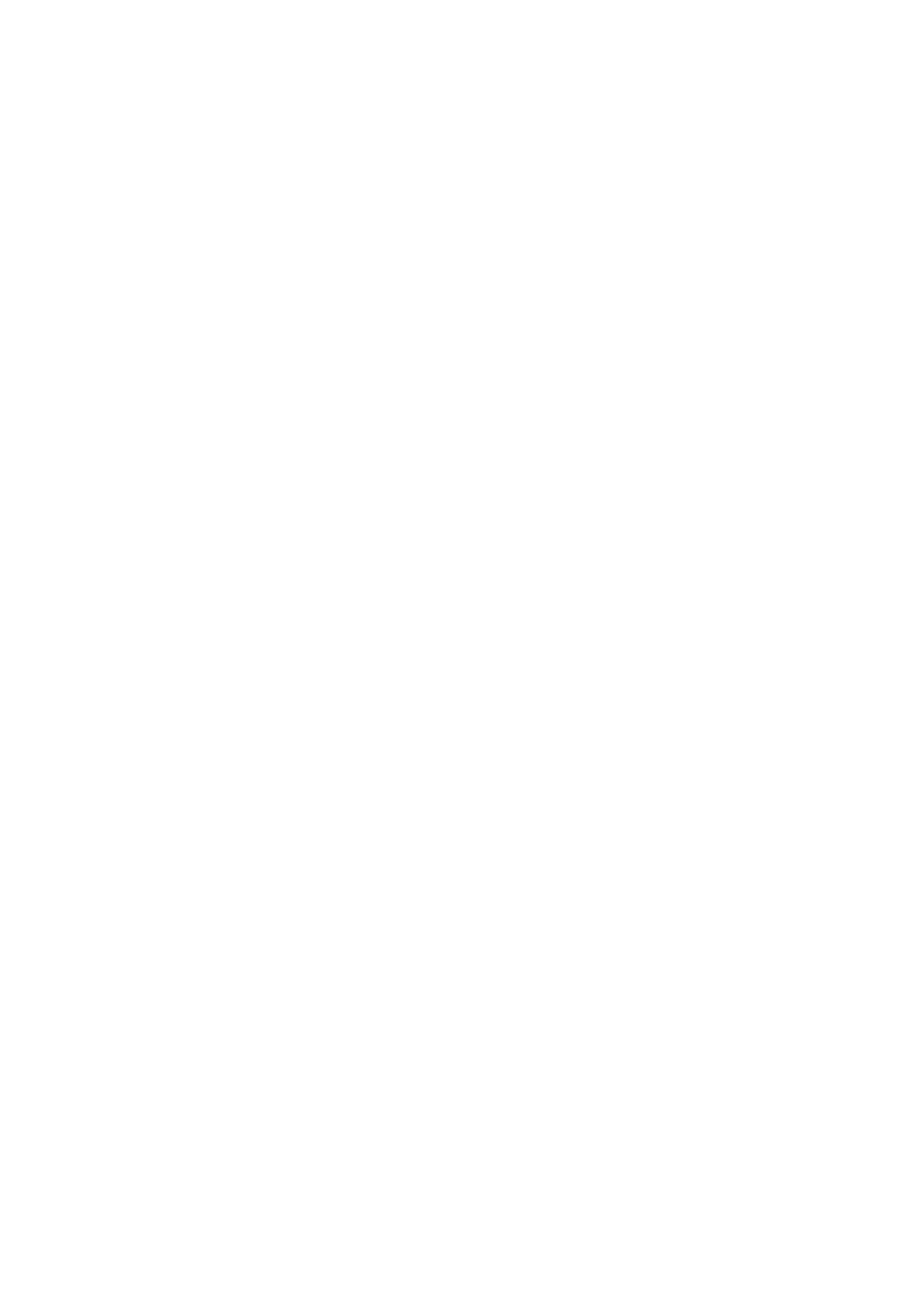#### BRITISH GEOLOGICAL SURVEY

OPEN REPORT OR/14/055

# User Guide for Vitrinite Reflectance data

#### *Keywords*

.

Vitrinite reflectance; oil, gas, thermal maturity.

*Front cover* Bowland shale formation P670836.

*Bibliographical reference*

LINLEY, K. A, 2014. . User Guide for the Vitrinite Reflectance dataset. *British Geological Survey Open Report*, OR/14/055. 13pp.

Copyright in materials derived from the British Geological Survey's work is owned by the Natural Environment Research Council (NERC) and/or the authority that commissioned the work. You may not copy or adapt this publication without first obtaining permission. Contact the BGS Intellectual Property Rights Section, British Geological Survey, Keyworth, e-mail ipr@bgs.ac.uk. You may quote extracts of a reasonable length without prior permission, provided a full acknowledgement is given of the source of the extract.

Maps and diagrams in this book use topography based on Ordnance Survey mapping.

© *NERC 2014. All rights reserved* Keyworth, Nottingham British Geological Survey 2014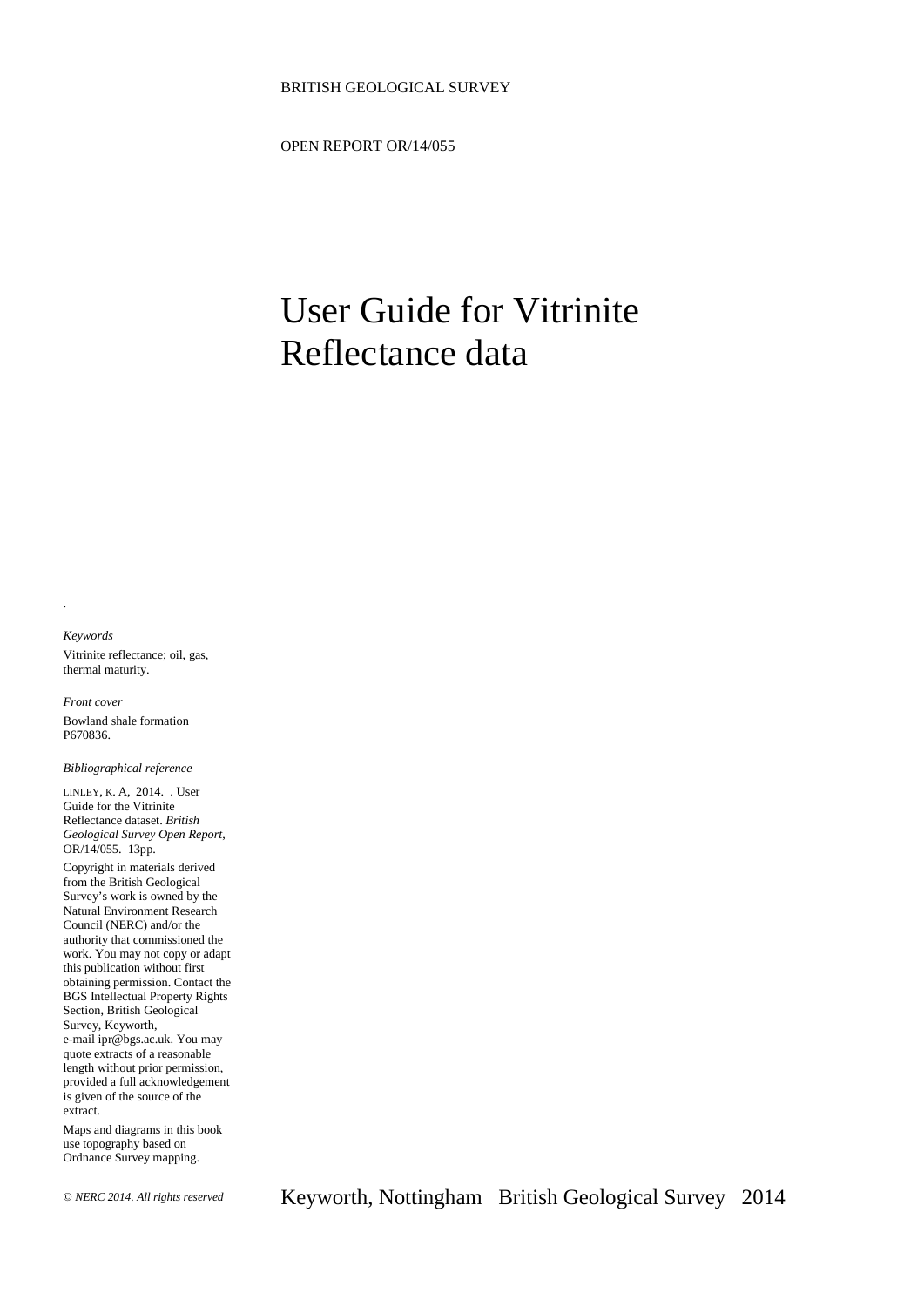### **BRITISH GEOLOGICAL SURVEY**

The full range of our publications is available from BGS shops at Nottingham, Edinburgh, London and Cardiff (Welsh publications only) see contact details below or shop online at www.geologyshop.com

The London Information Office also maintains a reference collection of BGS publications, including maps, for consultation.

We publish an annual catalogue of our maps and other publications; this catalogue is available online or from any of the BGS shops.

*The British Geological Survey carries out the geological survey of Great Britain and Northern Ireland (the latter as an agency service for the government of Northern Ireland), and of the surrounding continental shelf, as well as basic research projects. It also undertakes programmes of technical aid in geology in developing countries.*

*The British Geological Survey is a component body of the Natural Environment Research Council.*

#### *British Geological Survey offices*

#### **BGS Central Enquiries Desk**

| Tel 0115 936 3143         |
|---------------------------|
| email enquiries@bgs.ac.uk |

**Environmental Science Centre, Keyworth, Nottingham NG12 5GG**

| Tel 0115 936 3241     | Fax 0115 936 3488 |
|-----------------------|-------------------|
| email sales@bgs.ac.uk |                   |

#### **Murchison House, West Mains Road, Edinburgh EH9 3LA**

Tel 0131 667 1000 Fax 0131 668 2683 email scotsales@bgs.ac.uk

**Natural History Museum, Cromwell Road, London SW7 5BD**

Tel 020 7589 4090 Fax 020 7584 8270<br>Tel 020 7942 5344/45 email bgslondon@b email bgslondon@bgs.ac.uk

Fax 0115 936 3276

**Columbus House, Greenmeadow Springs, Tongwynlais, Cardiff CF15 7NE**

| Tel 029 2052 1962 | Fax 029 2052 1963 |
|-------------------|-------------------|
|                   |                   |

**Maclean Building, Crowmarsh Gifford, Wallingford OX10 8BB**

Tel 01491 838800 Fax 01491 692345

#### **Geological Survey of Northern Ireland, Colby House, Stranmillis Court, Belfast BT9 5BF**

Tel 028 9038 8462 Fax 028 9038 8461

www.bgs.ac.uk/gsni/

*Parent Body*

**Natural Environment Research Council, Polaris House, North Star Avenue, Swindon SN2 1EU**

Tel 01793 411500 Fax 01793 411501

www.nerc.ac.uk

Website www.bgs.ac.uk Shop online at [www.geologyshop.com](http://www.geologyshop.com/)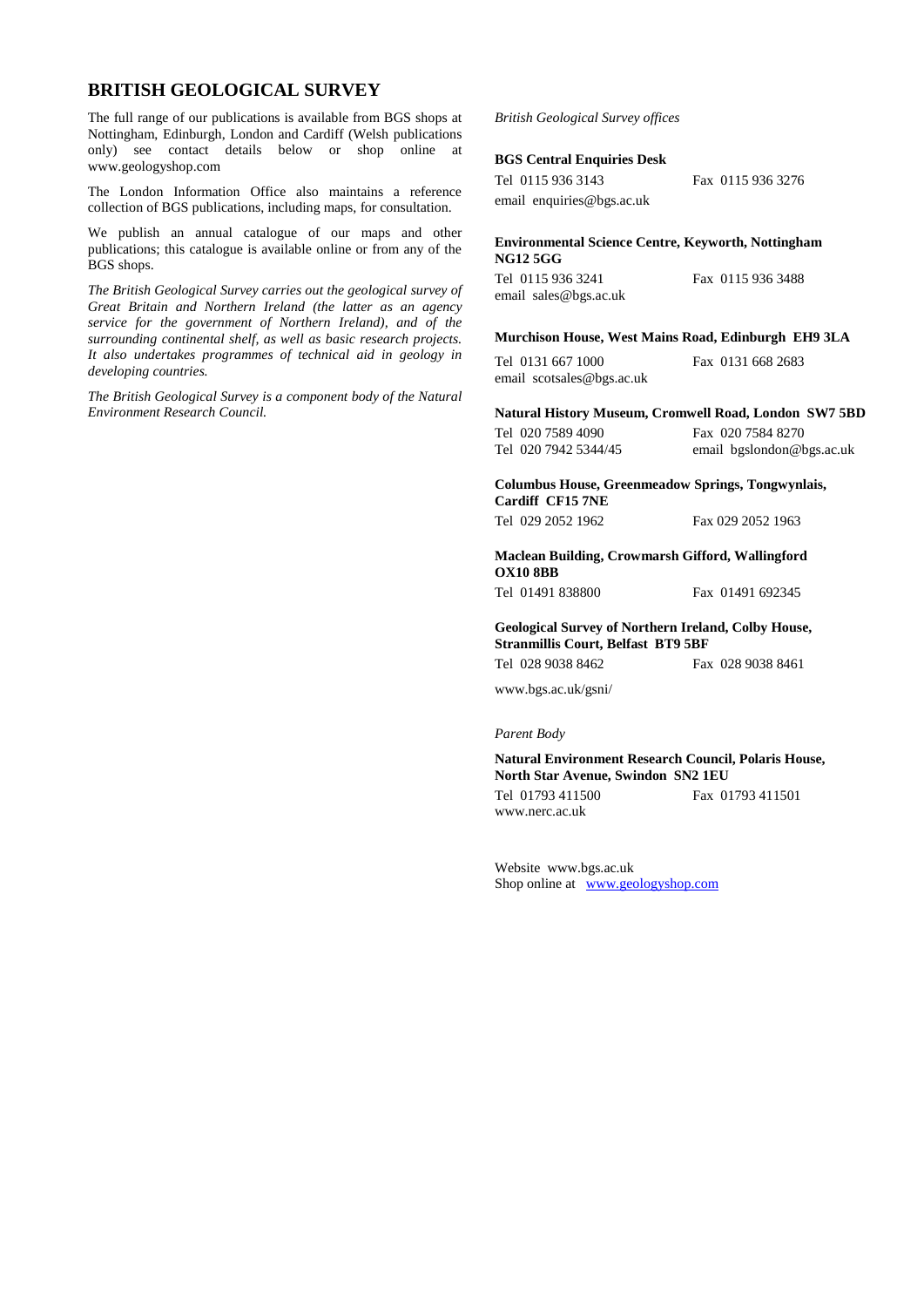# Contents

| $\mathbf 1$             |     |  |
|-------------------------|-----|--|
| $\overline{2}$          |     |  |
|                         | 2.1 |  |
|                         | 2.2 |  |
|                         | 2.3 |  |
| 3                       |     |  |
|                         | 3.1 |  |
|                         | 3.2 |  |
|                         | 3.3 |  |
|                         | 3.4 |  |
|                         | 3.5 |  |
|                         | 3.6 |  |
|                         | 3.7 |  |
|                         | 3.8 |  |
| $\overline{\mathbf{4}}$ |     |  |

## **FIGURES**

| Figure 1 Vitrinite reflectance (Ro) values indicating hydrocarbon type |  |
|------------------------------------------------------------------------|--|
|                                                                        |  |
|                                                                        |  |

## **TABLES**

|--|--|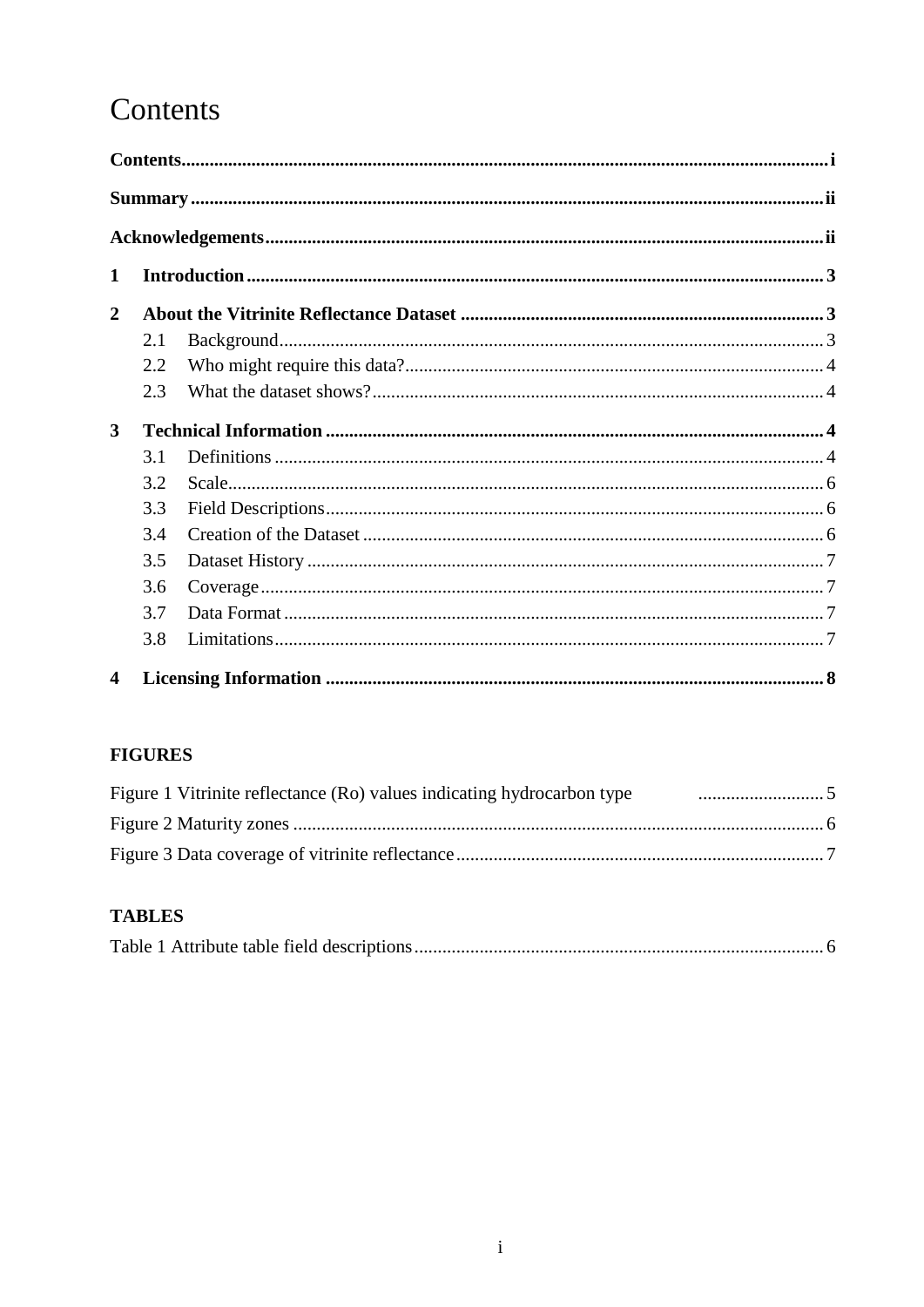# Summary

This report describes the vitrinite reflectance point data. The method used to create the dataset has been critically assessed and its fitness for purpose determined by specialists at BGS.

# Acknowledgements

A number of individuals in the Environmental Modelling and Energy Programmes have contributed to the project and helped compile this report. This assistance has been received at all stages of the study. In addition to the collection and processing of data, many individuals have freely given their advice, and provided the local knowledge.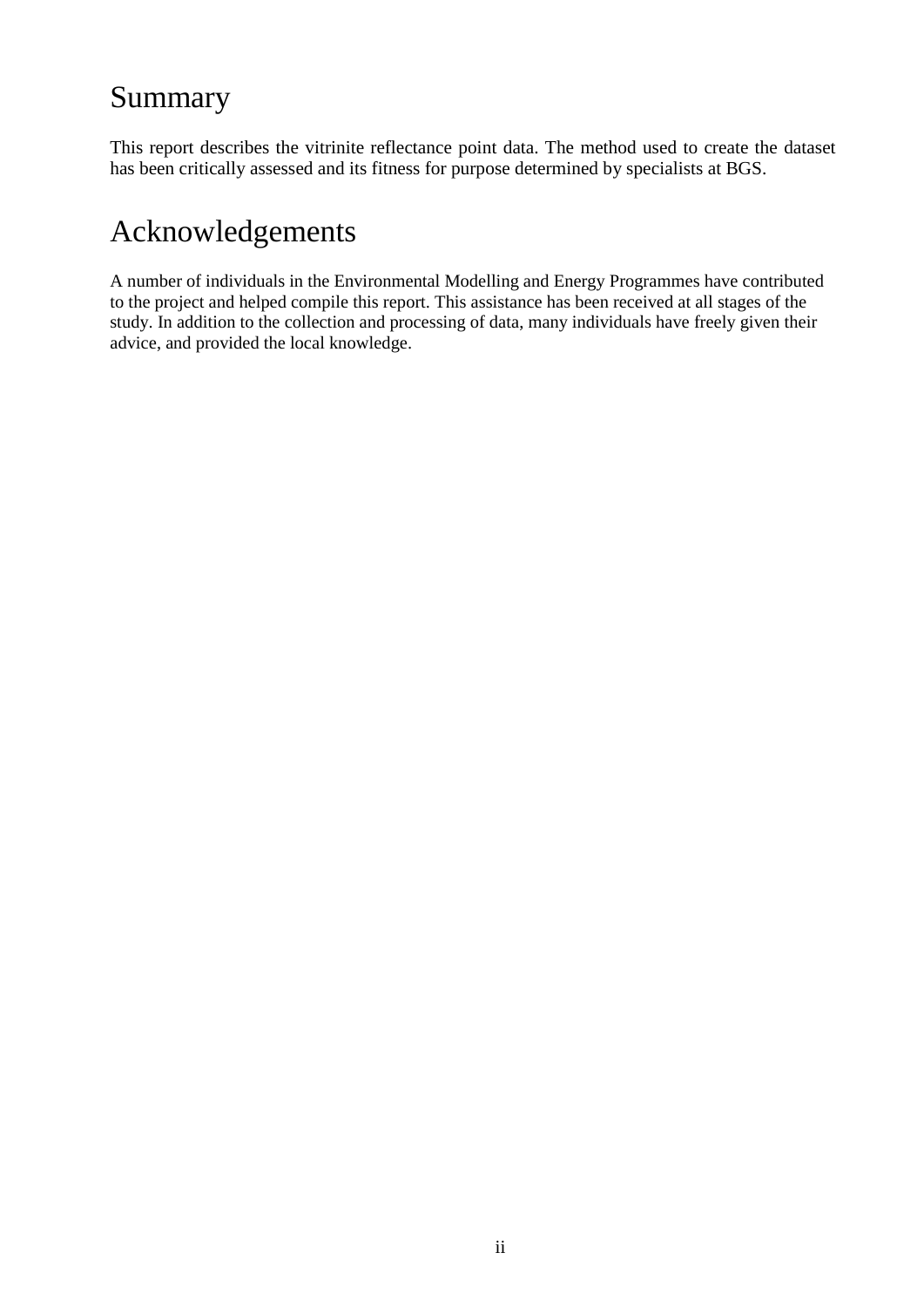# 1 Introduction

Founded in 1835, the British Geological Survey (BGS) is the world's oldest national geological survey and the United Kingdom's premier centre for earth science information and expertise. The BGS provides expert services and impartial advice in all areas of geoscience. Our client base is drawn from the public and private sectors both in the UK and internationally.

Our innovative digital data products aim to help describe the ground surface and what's beneath across the whole of Great Britain. These digital products are based on the outputs of the BGS survey and research programmes and our substantial national data holdings. This data coupled with our in-house Geoscientific knowledge are combined to provide products relevant to a wide range of users in central and local government, insurance and housing industry, engineering and environmental business, and the British public.

Further information on all the digital data provided by the BGS can be found on our website at [http://www.bgs.ac.uk/data/digitaldata/digitaldata.cfm](http://www.bgs.ac.uk/data/digitaldata/digitaldata.cfm?search=category) or by contacting:

> Central Enquiries British Geological Survey Environmental Science Centre Keyworth Nottingham NG12 5GG Direct tel. +44(0)115 936 3143 Fax.  $+44(0)1159363150$ email **[enquiries@bgs.ac.uk](mailto:enquiries@bgs.ac.uk)**

# 2 About the Vitrinite Reflectance Dataset

## **2.1 BACKGROUND**

The UK has abundant shale at depth, although the distribution is not well known. The BGS is investigating the location, depth and properties of the shale as well as the processes that lead to economic accumulations of gas.

BGS has produced a review dataset, based on existing published analyse. The data has been compiled as part of ongoing research of shale gas basins through the use of conventional oil and gas well data to identify potential targets; for example, vitrinite reflectance of organic material within potential shale gas and oil source rocks.

This dataset represents the data gathered for this purpose and provides information on the content and variation within prospective some shale units. Characteristics which are a function of the original depositional setting, subsequent geological history and mineralogy are used to infer the possible presence of shale gas. A number of factors are considered in determining the quality of a source rock including:

- total organic carbon (TOC)
- net to gross organic-rich shale thicknesses
- kerogen type
- thermal maturity\*
- [porosity and transport properties](http://www.bgs.ac.uk/research/energy/shaleGas/transportProperties.html)
- fracture properties

\* Vitrinite reflectance (VR) is a recognised as a method for the evaluation of thermal maturation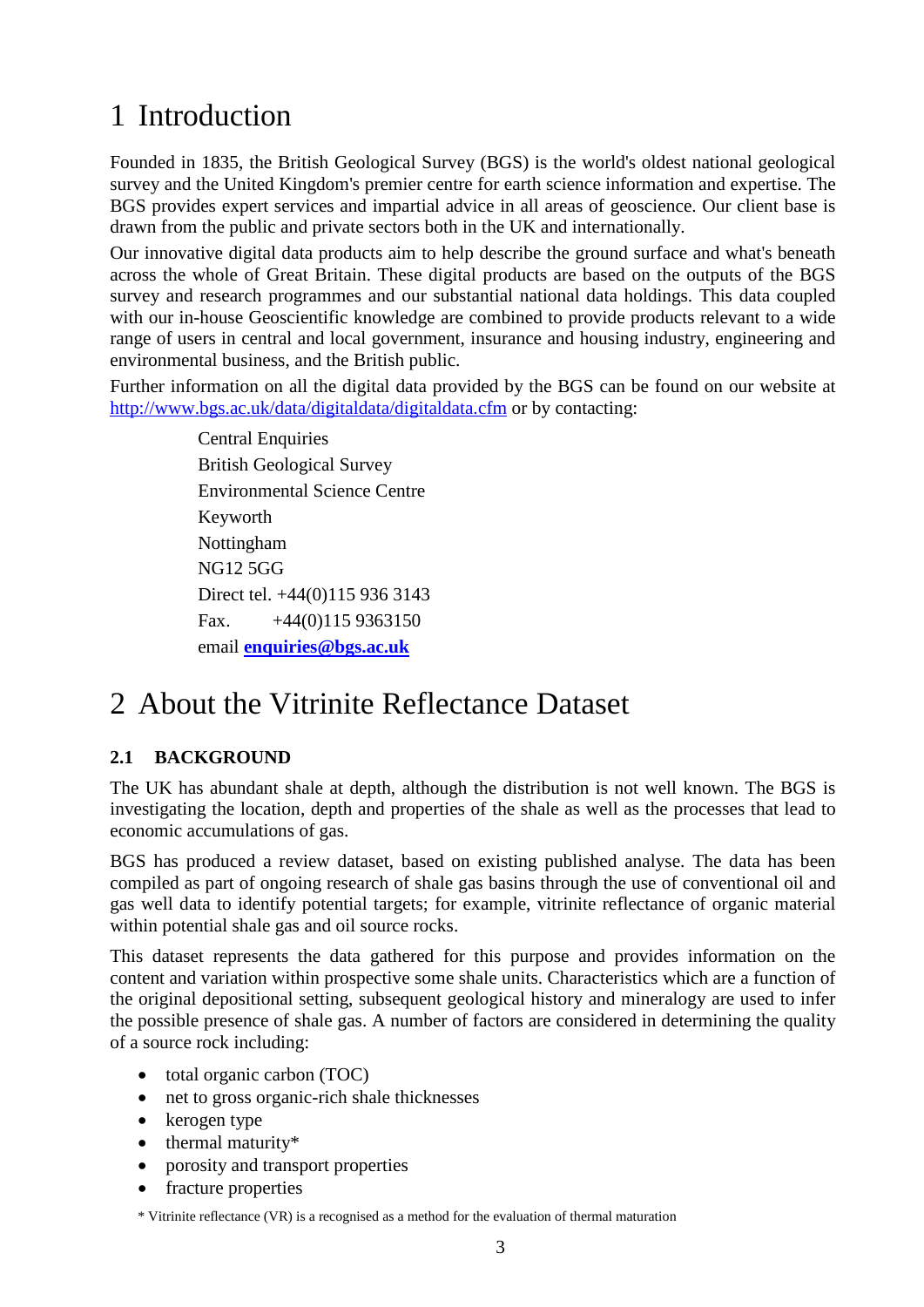The British Geological Survey has an ongoing development programme to produce datasets that inform and support research. A suite of energy related datasets are currently under development and these are complimented by existing BGS assets.

The data has been generated to provide an overview of VR values from shale rich horizons obtained from analysis of boreholes drilled across Great Britain. It has been derived from publications of analyses of organic-rich shale samples from BGS (formerly IGS) boreholes. Related products:

- DiGMapGB digital geological data bedrock and superficial at a range of scales
- Scans of onshore borehole logs for Great Britain
- Scans of geology and historic topography maps
- Aquifer, shale and clay maps [\(http://www.bgs.ac.uk/research/groundwater/shaleGas/aquifersAndShales/maps/home.ht](http://www.bgs.ac.uk/research/groundwater/shaleGas/aquifersAndShales/maps/home.html) [ml](http://www.bgs.ac.uk/research/groundwater/shaleGas/aquifersAndShales/maps/home.html)
- 3d models and cross-sections
- Total Organic Content

## **2.2 WHO MIGHT REQUIRE THIS DATA?**

- Hydrocarbon exploration companies
- Hydrocarbon service companies
- Central government
- Academics

The vitrinite reflectance (VR) data provides VR values from shale-rich horizons identified in boreholes drilled across Great Britain. The data along with other energy data may be of interest to exploration companies and academics.

### **2.3 WHAT THE DATASET SHOWS?**

Vitrinite reflectance is an evaluation method for thermal maturity of a source rock. Vitrinite is a maceral (a component, organic in origin, of coal or oil shale) which is formed through the alteration of lignin and cellulose in plant cell walls. The reflectivity of vitrinite macerals increase in response to thermal alteration and is used to define maturity levels and by projection to predict maturity at depth. Rocks buried at depth are subject to higher temperatures and as this increases vitrinite is altered through a process known as aromatization which increase the reflective properties.

Vitrinite reflectance is measured using a reflectance microscope and results recorded in terms of Reflectivity (R) representing the percentage of light reflected in oil known as  $R_0$ .

# 3 Technical Information

## **3.1 DEFINITIONS**

**Vitrinite reflectance** - a method for identifying the maximum temperature history of sediments in sedimentary basins and in the context of this dataset an indicator of potential hydrocarbon resources. VR can be calibrated to indicate the maturity of hydrocarbon source rocks and indicates whether a rock has been heated enough to produce oil, oil and gas or gas only, [Figure 1g](#page-8-0)ives a schematic illustration of this.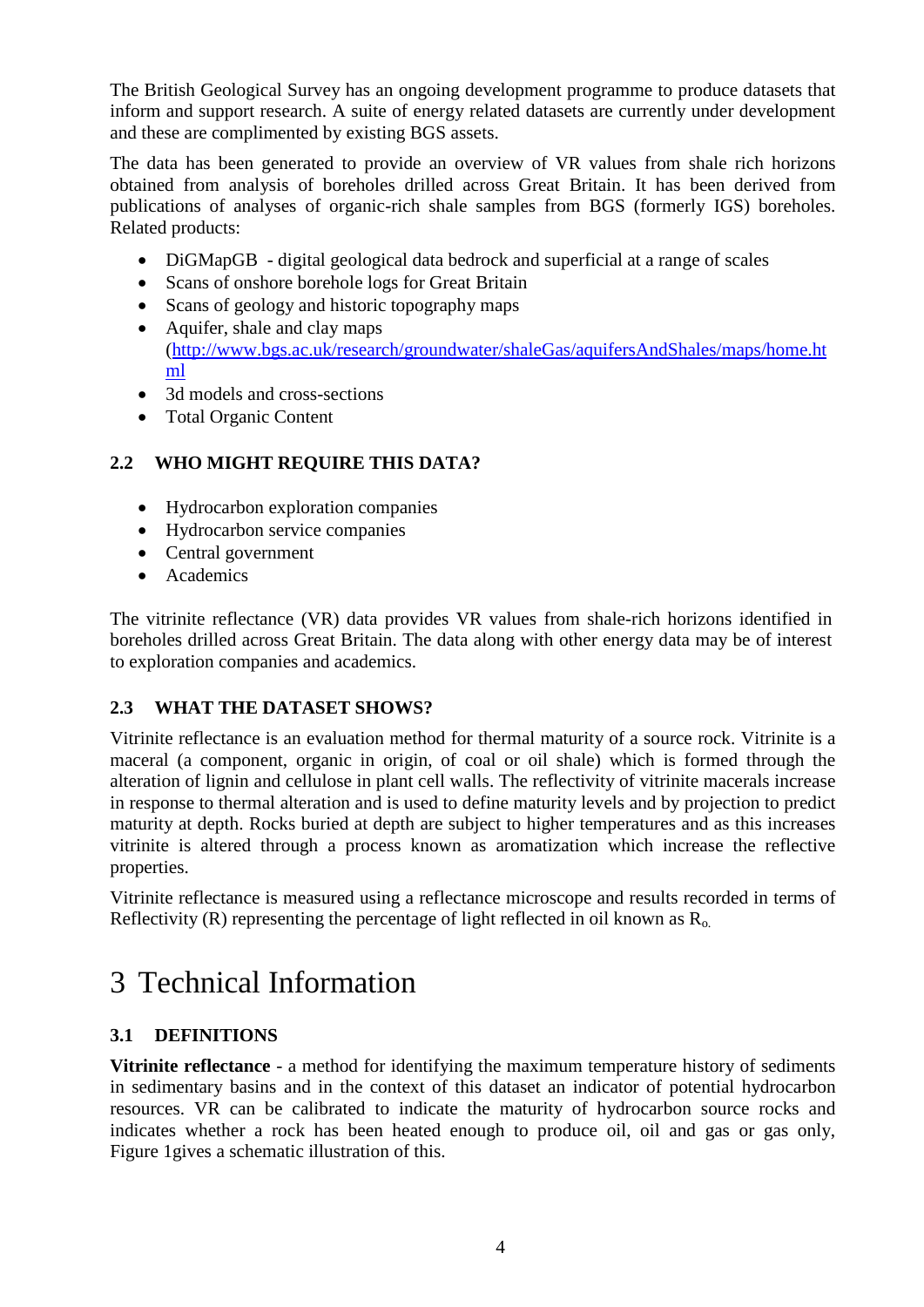

# **Figure 1 Vitrinite reflectance (Ro) values indicating hydrocarbon type** (based on droplet diagram first presented by W.Dow in the Journal of Geochemical Exploration 1977)

<span id="page-8-0"></span>Vitrinite reflectance measures the percentage of incident light reflected from a polished surface of vitrinite and is presented in units %Ro, the measured percentage of reflected light from a sample which is immersed in oil ( $%$ Ro =  $%$  reflectance in oil).

**Maturity** is described in four classes based on the vitrinite reflectance:

Under mature **–** source rocks have not yet been exposed to sufficient heat for thermal generation of oil or gas.

Oil window - onset of oil generation is correlated with VR of 0.5-0.6 %  $R_0$  and termination of oil generation between  $0.85-1.1$  %  $R_0$ .

Gas window-onset of the gas window is associated with values of  $1.0$ -1.3%  $R_0$  and terminates around  $3.0\%$  R<sub>0</sub>

Over mature – spent rocks which have entered the gas window and have already generated oil or gas and as a result are depleted and have therefore exhausted all hydrogen necessary for further oil or gas generation.

It should be noted that these generation windows vary between different source rocks and with different kerogens (mixtures or organic chemical compounds). The temperature ranges associated with the vitrinite reflectance values are indicated in [Figure 2.](#page-9-0)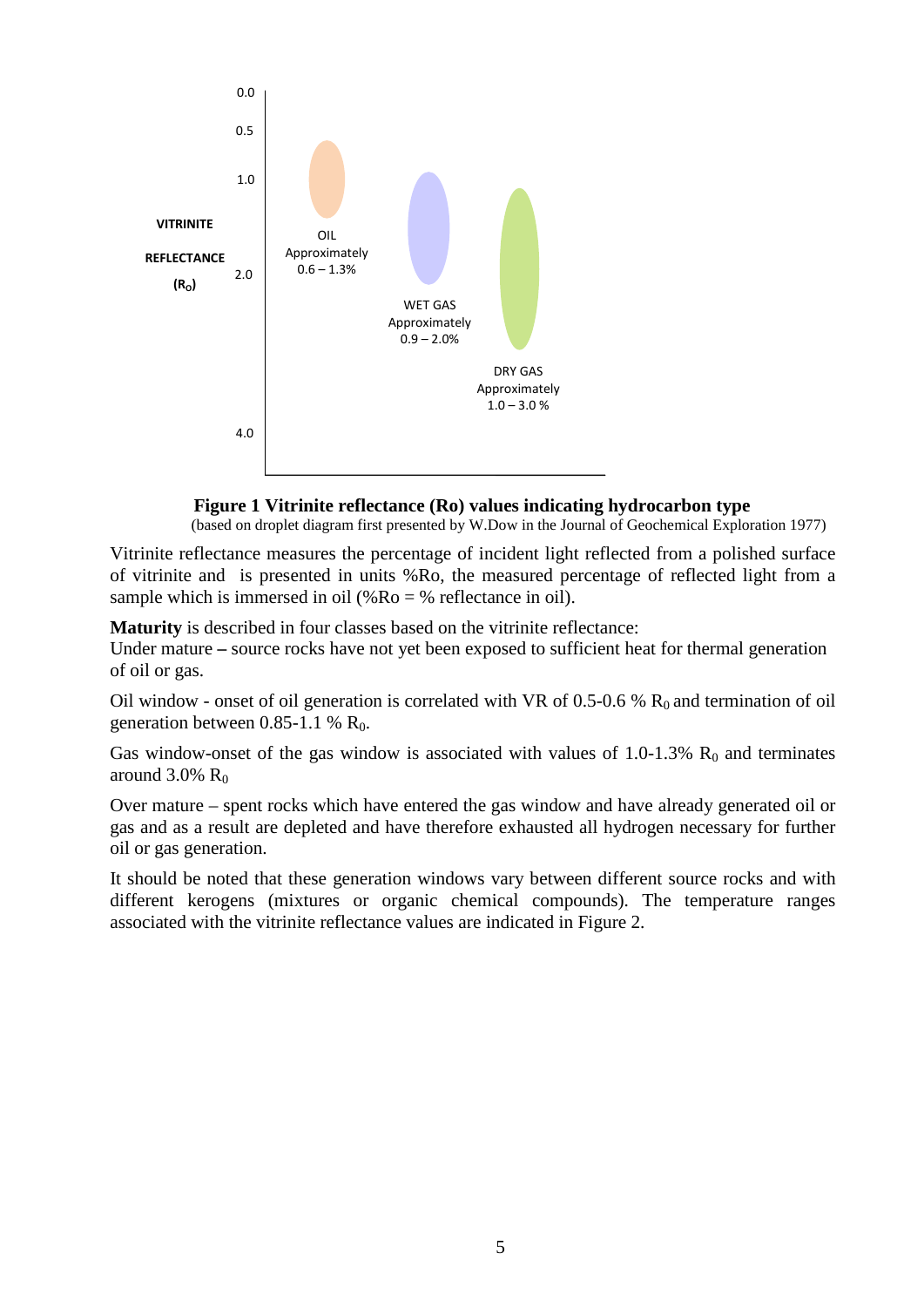| т<br>Н<br>$\mathsf E$<br>${\sf R}$ | <b>UNDER MATURE</b> | <b>Immature</b><br>Zone | <b>DRY GAS</b> | F<br>M                      | $\Omega$<br>90 |
|------------------------------------|---------------------|-------------------------|----------------|-----------------------------|----------------|
| M<br>A<br>ī.                       | <b>MATURE</b>       | Oil<br>Window           | OIL            | P<br>Ε<br>R                 |                |
| M<br>A<br>$\mathsf T$<br>U         |                     | Gas                     | <b>WET GAS</b> | A<br>U<br>$\mathsf{R}$<br>E | 150            |
| $\mathsf{R}$<br>т<br>Y             | <b>OVER MATURE</b>  | Window                  | <b>DRY GAS</b> | $(^{\circ}c)$               | 190<br>240     |

**Figure 2 Maturity zones**

### <span id="page-9-0"></span>**3.2 SCALE**

The vitrinite reflectance data is produced as point data from boreholes whose locations are given to the nearest 10 metres, identified by an easting and northing. The depth at which samples were taken for analysis is recorded to two decimal places.

## **3.3 FIELD DESCRIPTIONS**

|  |  |  |  | <b>Table 1 Attribute table field descriptions</b> |
|--|--|--|--|---------------------------------------------------|
|--|--|--|--|---------------------------------------------------|

| <b>FIELD NAME</b> | <b>FIELD TYPE</b> | <b>DESCRIPTION</b>                                                                                                               |
|-------------------|-------------------|----------------------------------------------------------------------------------------------------------------------------------|
| WID               | <b>String</b>     | Well identification number                                                                                                       |
| <b>WELL_NAME</b>  | Sting             | Nationally registered well name in the BGS Borehole database SOBI (Single<br>Onshore Borehole Index)                             |
| <b>EASTING</b>    | Long              | Six figure national grid reference                                                                                               |
| <b>NORTHING</b>   | Long              | Six figure national grid reference                                                                                               |
| <b>DEPTH</b>      | Float             | Depth in meters at which the sample was taken                                                                                    |
| VR.               | Float             | Vitrinite Reflectance value (%) represents the level of maturity of the source<br>rock sample                                    |
| <b>MATURITY</b>   | <b>String</b>     | Level of maturity of the potential source rock; four categories identified:<br>under mature, over mature, oil window, gas window |
| <b>LEX_CODE</b>   | <b>String</b>     | Formation level <b>BGS</b> lexicon code for rock sample used.                                                                    |
| LEX_DESC          | <b>String</b>     | Rock description as provided in the BGS lexicon                                                                                  |
| <b>VERSION</b>    | <b>String</b>     | Version of data, updated when revisions to data take place.                                                                      |

### **3.4 CREATION OF THE DATASET**

Boreholes for which vitrinite reflectance analyses have been carried out were identified in the Single Onshore Borehole Index (SOBI). These locations along with their VR data were extracted and are contained in the accompanying dataset.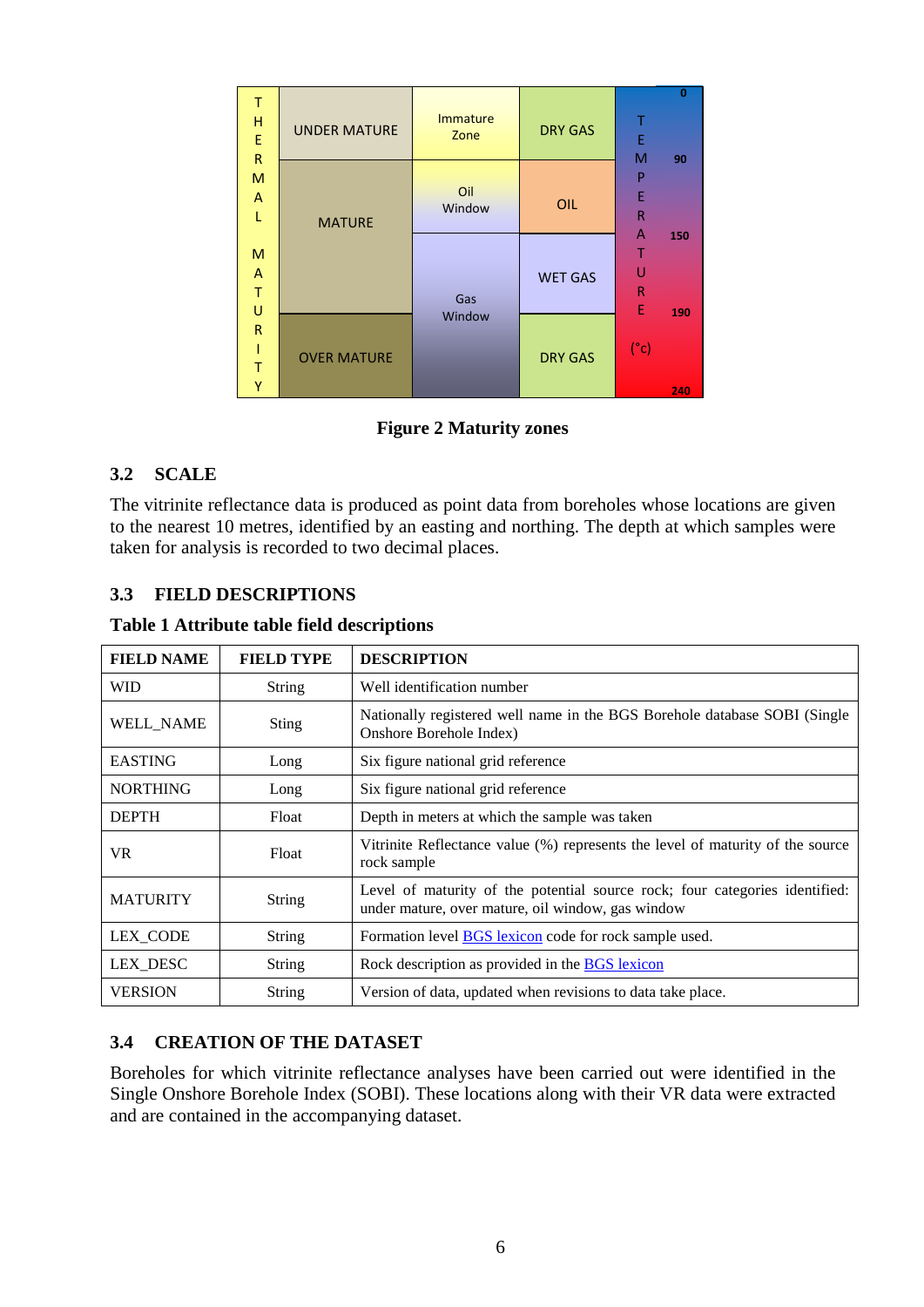### **3.5 DATASET HISTORY**

The British Geological Survey has been carrying out basin analysis and unconventional hydrocarbon research. This dataset draws on the interpretations gathered during this research and provides the first access to the vitrinite reflectance data held by BGS.

BGS is committed to ongoing development of its data products and it is expected that this dataset will continue to develop and that further boreholes and interpretations will be included in later versions.

### **3.6 COVERAGE**

Data coverage is currently sparse; data distribution is based on boreholes which have interpreted and has measurable vitrinite reflectance.



**Figure 3 Data coverage of vitrinite reflectance** 

### **3.7 DATA FORMAT**

The vitrinite reflectance dataset has been created as asset of point locations (easting and northing) and are available in a range of GIS formats, including ArcGIS (.shp), ArcInfo Coverages and MapInfo (.tab). More specialised formats may be available but may incur additional processing costs.

### **3.8 LIMITATIONS**

The Vitrinite Reflectance dataset is produced as point data from a number of strategic boreholes whose location is given to the nearest 10 metres.

The VR data is based on, and limited to, an interpretation of the records in possession of the British Geological Survey at the time the data was released.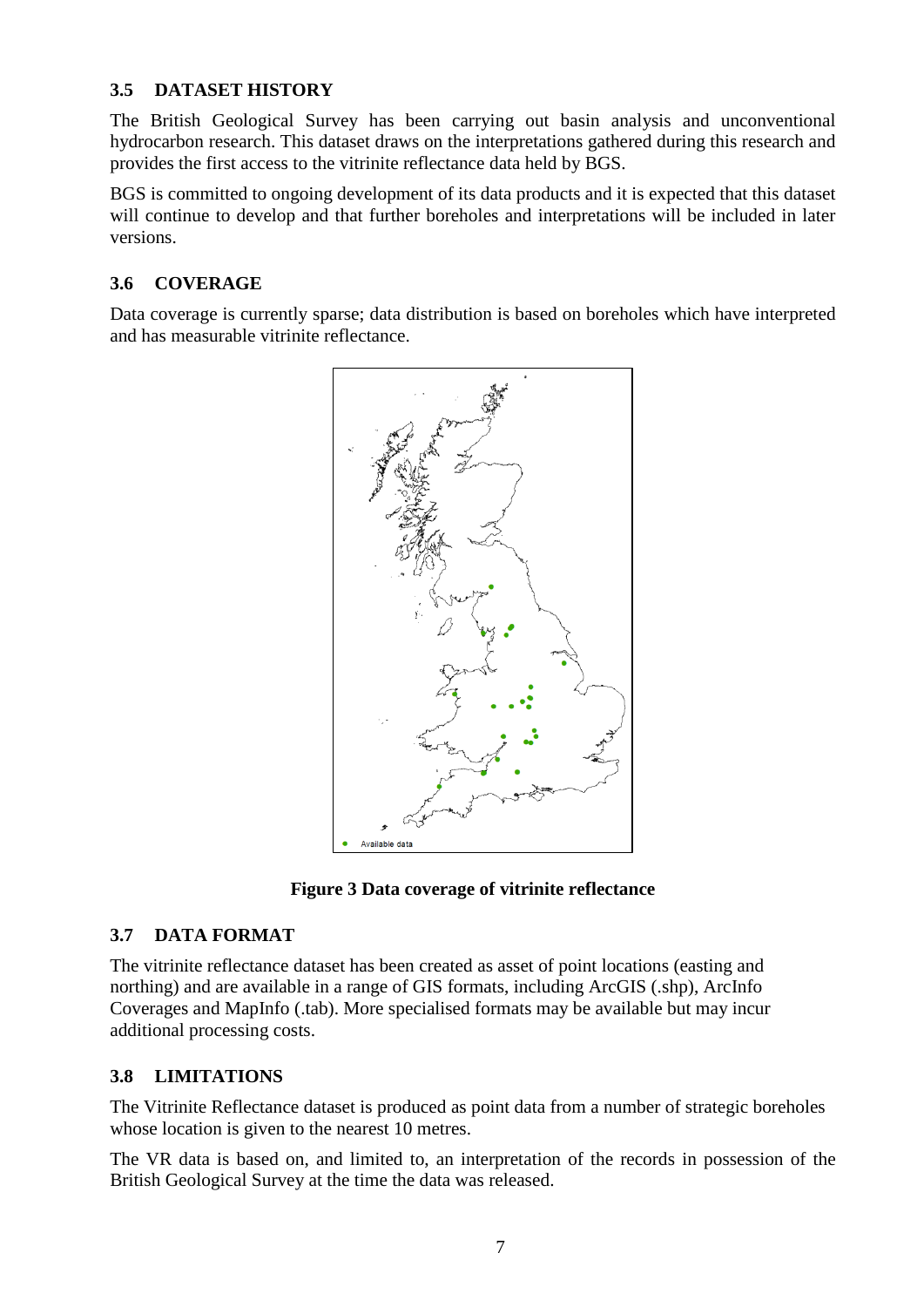A high VR value is not necessarily an indicator of shale gas or oil potential. Other factors such as total organic content must be assessed.

Vitrinite reflectance has been created as a set of point data, and is available in a range of GIS formats, including ArcGIS (.shp), ArcInfo Coverages and MapInfo (.tab). More specialised formats may be available but may incur additional processing costs.

# 4 Licensing Information

The British Geological Survey does not sell its digital mapping data to external parties. Instead, BGS grants external parties a licence to use this data, subject to certain standard terms and conditions. In general, a licence fee will be payable based on the type of data, the number of users, and the duration (years) of a licence.

All recipients of a licence (potential licensees) are required to return a signed digital data licence document to us before authorisation for release of BGS digital data is given.

In general terms, a BGS digital data licensee **will** be permitted to:

- make internal use of the dataset(s)
- allow a specified number of internal users to access/use the data (the number of users will be agreed with the licensee and specified in the licence document) for the purposes of their day-to-day internal activities
- reproduce extracts from the data up to A3 for use in external analogue (paper/hard copy) or non-queryable electronic (e.g. secured .pdf) format: to meet a public task duty; fulfil a statutory requirement; and/or as part of academic or other noncommercial research

But **will not** be permitted to:

- provide a bureau service for others or incorporate the data in the generation of products or services for commercial purposes
- sell, assign, sublicense, rent, lend or otherwise transfer (any part of) the dataset(s) or the licence
- place (any part of) the dataset(s) on the Internet

The BGS is committed to ensuring that all the digital data it holds which is released to external parties under licence has been through a robust internal approval process, to ensure that geoscientific standards and corporate quality assurance standards are maintained. This approval process is intended to ensure that all data released: (i) is quality assured; (ii) meets agreed BGS data management standards; (iii) is not in breach of any 3rd party intellectual property rights, or other contractual issues (such as confidentiality issues), that would mean that release of the data is not appropriate.

When the BGS digital datasets are revised any upgrades will be automatically supplied to the licensee, at no additional cost. Geological map datasets are revised on a periodic rather than on an annual basis, licensees will therefore not automatically receive a new dataset each year unless changes have been made to the data.

*These are general comments for guidance only.* A licensee of BGS's digital data is provided with full details of the basis on which individual BGS datasets licensed to them are supplied.

If you have any doubts about whether your proposed use of the BGS data will be covered by a BGS digital licence, the BGS Intellectual Property Rights (IPR) section will be happy to discuss